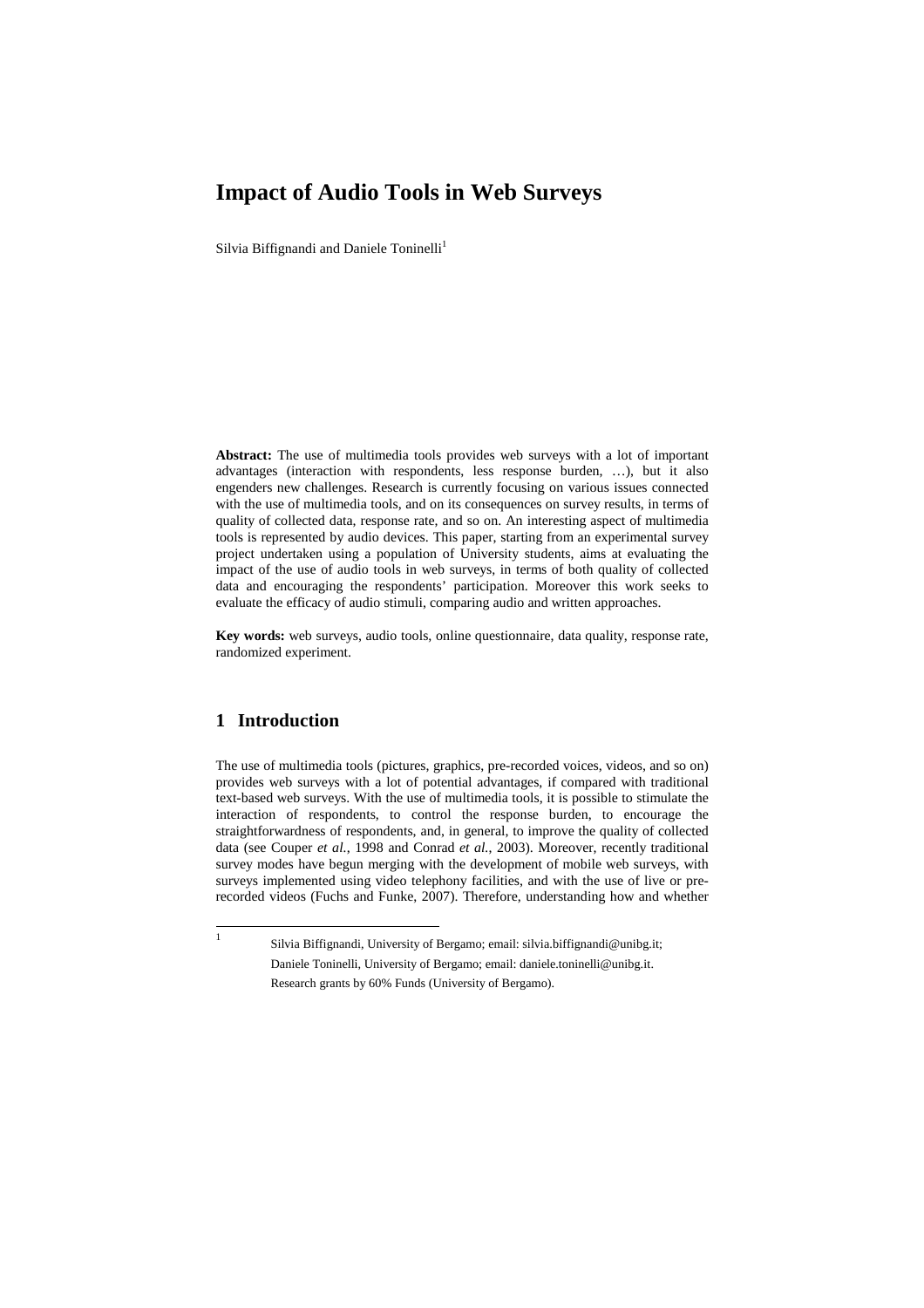different modes affect survey participation and the quality of results is a crucial research point. Deeper studies are needed. These new survey tools give rise to new challenges, as well as stimulating an increasing use of them. Currently, the literature is focusing on the consequences of the use of multimedia tools on the results of the survey, mainly in terms of quality of collected data, response rate, social desirability, and so on. An interesting aspect of multimedia tools is represented by the use of audio devices (see Couper *et al.*, 2004).

Our paper aims at evaluating the impact of the use of audio tools in web surveys. In our experiment we use audio devices in proposing both the introduction page and the questions. Starting from an experimental randomized study, based on a population of University students, this work evaluates how much audio tools encourage the participation of respondents, or if it can be rather considered an obstacle in the response process. Moreover, this project has the aim of discovering whether audio tools can be useful in improving the quality of collected data. In particular, the efficacy of an audio version of the questionnaire is studied, comparing the quality of collected data when questions and instructions are read by an artificial voice as opposed to being presented in a text-based web page. In particular, we evaluate the percentage of correct number of choices made by the respondents.

## **2 Experiment Design**

Our project is based on a survey on the use of spare time and consumer behaviour. These themes should limit problems of social desirability, and they should be interesting enough to encourage a wide participation. The survey is based on a questionnaire made up of 12 items administered through a web questionnaire.

The main objective of this experiment is to compare a text-based web survey (we call this the *T-Web* approach) with an audio-enhanced web survey (which we define the *A-Web*). The *A-Web* is an electronic self-administered questionnaire that includes audio of a pre-recorded interviewer reading the questions (previous studies were similarly focused on *audio CASI*, also defined *A-CASI*, see Turner *et al.*, 1998).

For our purposes, two versions of the same questionnaire were developed. The initial part of the first version has a text-based introduction followed by text-based questions. The second version starts with a pre-recorded human voice<sup>1</sup> introducing the survey and reading the questions to the respondents. Halfway through the survey both versions of the questionnaire shift to the opposite mode. The first version (*T-Web + A-Web*) switches, after the initial text-based part, to the audio-enhanced questions. The second version (*A-Web + T-Web*), after the audio introduction and questions read by an artificial voice, shifts to traditional text-based developed items. This structure of the two versions of the questionnaire allows us to evaluate the effect on potential respondents of a text-based, rather than an audio-enhanced, introductory message. Secondly, switching the *T-Web* questionnaire to an *A-Web* version (and vice-versa), we can evaluate the impact of switching mode in web surveys during the response process.

-

<sup>1</sup> The human voice was digitally synthesized. This was made to avoid the presence of a known voice influencing the behavior of the respondent both in deciding to participate in the survey and in answering questions.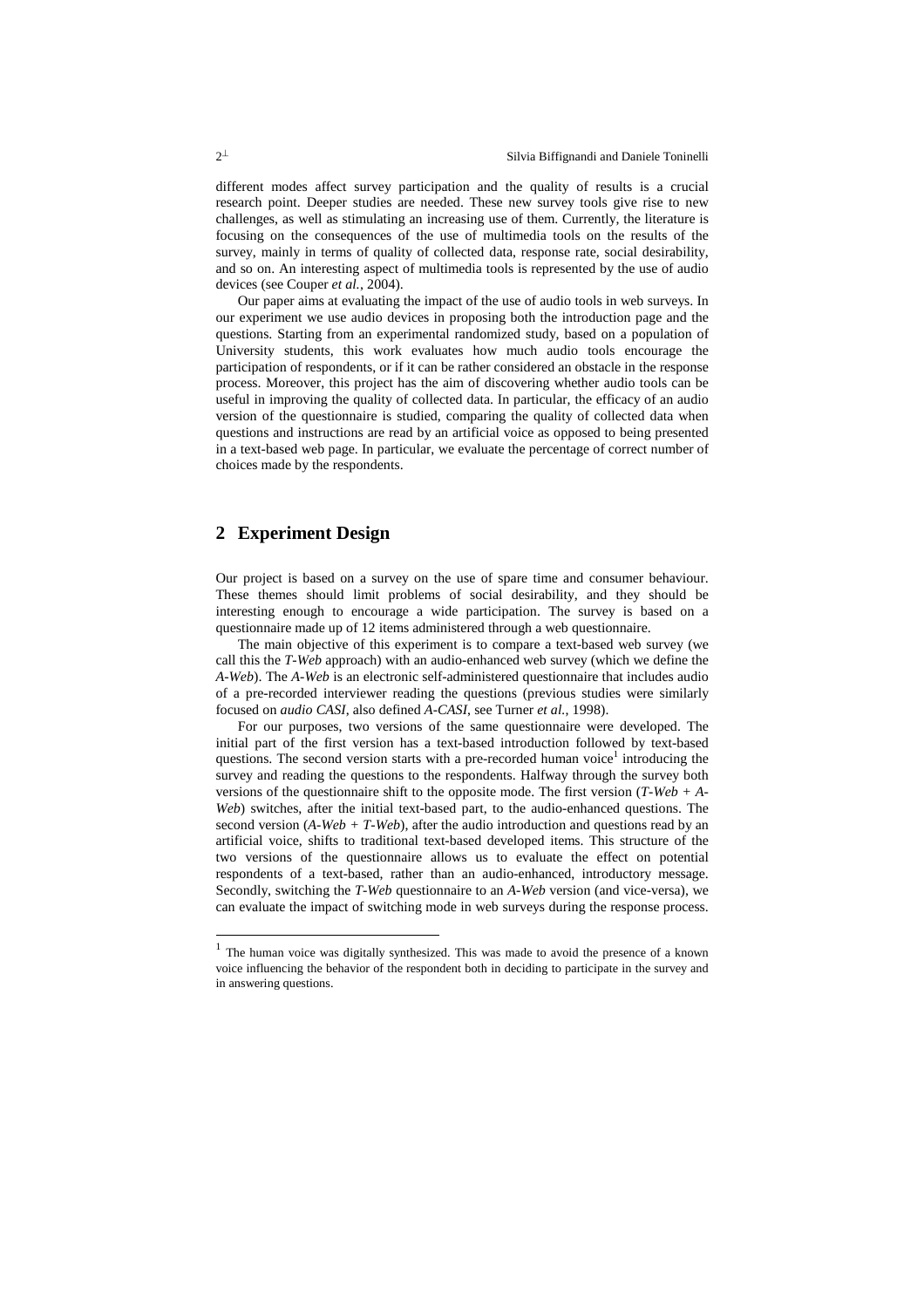Impact of Audio Tools in Web Surveys  $3<sup>\perp</sup>$ 

Furthermore, we evaluate the efficacy of written versus audio questions and instructions by comparing the time spent by the respondent in answering each question and the number of responder's choices when answering certain items.

The target population surveyed consists of students enrolled at the University of Bergamo who attended the course of Advanced Business Statistics during 2011 (the course took place from January to July for students in the fourth year). The students were randomly assigned to the two experimental groups: the first group had access to the *T-Web* +  $A$ -*Web* version of the questionnaire, while the  $A$ -*Web* +  $T$ -*Web* version was administered to the second group. The first email was sent on December  $13<sup>th</sup>$  2011 to the whole group (113 students). The email was sent about six month after the end of the course to avoid the students being influenced by upcoming exams and/or by the evaluation obtained. The invitation email was initially sent to private addresses (provided by the students during the course). When, for different reasons, there were problems in sending the message (12 students), the official address (assigned to the students on enrolment) was used. All problems were solved using the official email address. Three reminders were sent to non-respondents. The first email and the reminders contained the link to the online questionnaire, the ID and the password used to gain access to the survey. 56 students (49.6%) were redirected to the *T-Web* + *A-Web* questionnaire, and 57 (50.4%) to the *A-Web* + *T-Web* version. No incentive was offered and we obtained a response rate of 32.7%: 56.8% completed the *T-Web* + *A-Web* questionnaire and 43.2% completed the *A-Web* + *T-Web* version.

### **3 Preliminary results and conclusions**

The analysis of preliminary data shows interesting findings. The impact of question version and of its change can be evaluated by measuring the dropout rate of respondents when a questionnaire is switched from audio to text and vice versa. When a text questionnaire changes to an audio one, some respondents (42.9%) were not able to hear the audio test question. These respondents were redirected to the full *T-Web* questionnaire. This means that technology problems can still be a factor discouraging and/or restraining somebody from participating in the survey, if an alternative is not available. The remaining part of the respondents (57.1%) were able to hear the audio message, so they switched to the audio version. In both the cases, no single respondent ended participation following the audio test question. Moreover, none of the respondents dropped out the questionnaire before its end: the shortness of the questionnaire was probably extremely helpful in gaining this result. All considered, it seems the willingness of respondents to participate in the survey is not affected by technological problems that arise if an immediate alternative solution is offered. This means that great attention should be paid to designing and developing online questionnaires with reference to potential technology constraints; the presence of an alternative way to progress through the questionnaire could avoid possible dropouts.

These results are confirmed by the  $A-Web + T-Web$  questionnaire. 62.5% of potential respondents completed the audio version, while 37.5% of them were redirected to the full- *T-Web* version, because they were unable to hear the test audio message. However, when the first category of respondents shifts from the *A-Web* to the *T-Web* version, no interruption in participation is observed.